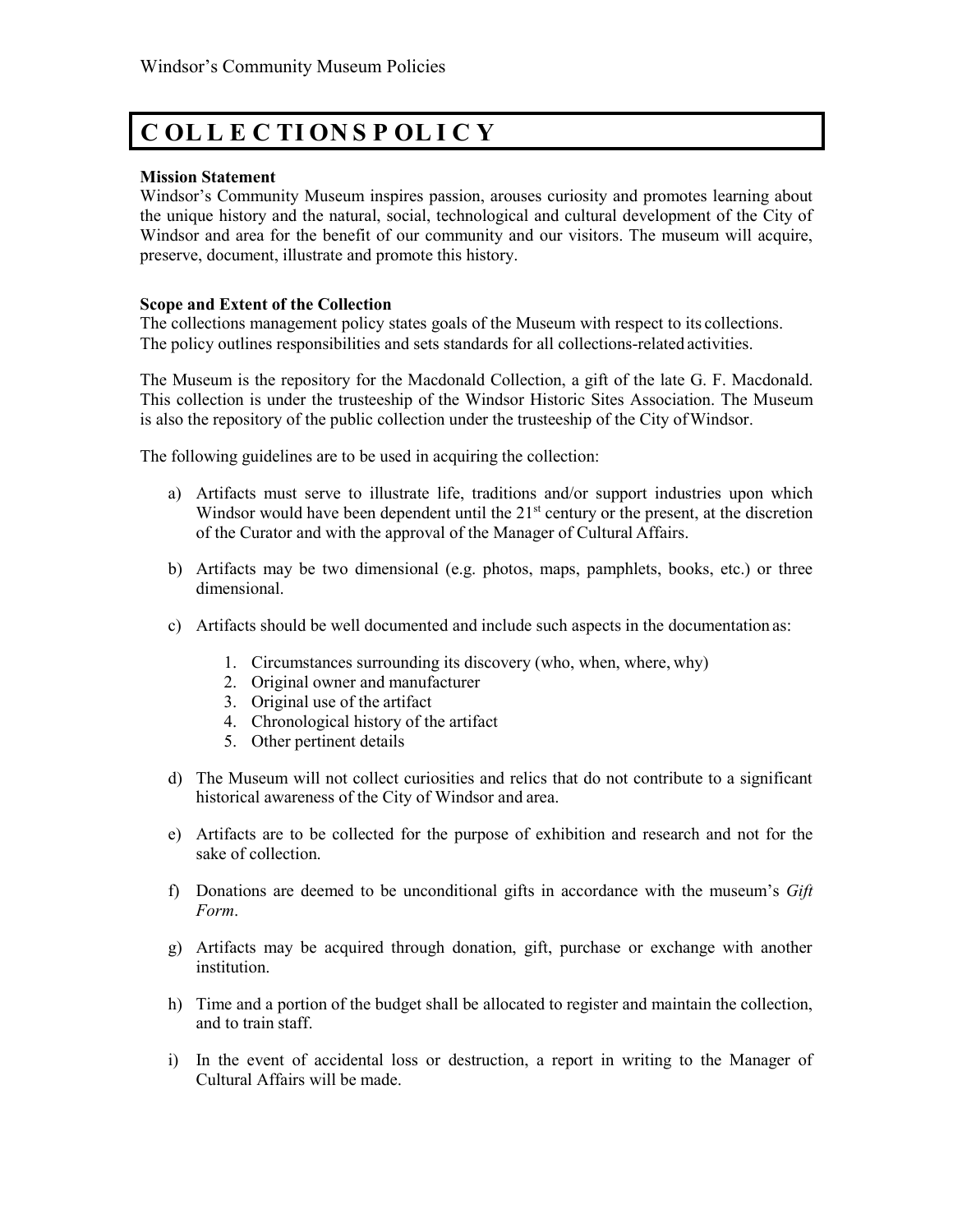# **Method**

All artifacts must be recorded in an accession register, must be catalogued, with donor information, appropriate classification and have a signed gift form. Subsequent computer entry onto an approved collections program will follow with regularly scheduled back-ups.

All artifacts will be catalogued using a three-part number consisting of the year of the donation, the number of the donation, and the number of artifacts in the donation (i.e. 1996.001.001). The number must be physically attached to the artifact in a uniform, inconspicuous area.

Condition reports are to be collected to document the condition of each artifact upon receipt, or as they are to receive conservation treatment.

Artifacts must be of present or future use in exhibits or research, have an educational value and must be in reasonable condition so that the museums may fulfill their goal of conservation with as little alteration to artifacts as possible.

## **Ethics**

The Museum will not directly or indirectly acquire material:

- Which has been collected, sold or otherwise transferred in contravention of any provincial or national statute;
- Which has been collected, sold or otherwise transferred in contravention of the *1970 UNESCO convention on the Means of Prohibiting and Preventing the Illicit Import, Export and Transfer of Ownership of Cultural Property* (or any similar statutes) as ratified in Canada June 28, 1978;
- Whose object's recovery involved recent unscientific or intentional destruction or damage of known archaeological sites or from illegal or clandestine excavations; or
- Which has a questionable, undetermined or unethical history of ownership.

## **Deaccession**

Deaccessioning refers to the permanent removal of collection materials that have been acquired on a permanent basis. The decision to deaccession material must receive the approval of the Curator and Manager of Cultural Affairs. The Museum will not acquire materials with the intention to deaccession.

Artifacts offered to the museum and found to be inappropriate within the *Collections Management Policy,* should be referred to another museum for consideration. Duplicates of artifacts that are not historically significant, not of use for research, loan, extension programs or exhibition, may be deaccessioned at the discretion of the Curator and Manager of Cultural Affairs and treated as follows:

- a) Offered to another museum, library or archives.
- b) Used in educational programming.
- c) Disposed of in an ethical manner.

Deaccession: Other considerations:

- $\bullet$ The Museum will do its utmost to insure that deaccessioned collections that are significant to the cultural heritage of Ontario and Canada are retained in Canada.
- Prior to deaccessioning, the materials will be thoroughly researched and documented (except as prohibited by accidental loss or destruction), on standardized forms. These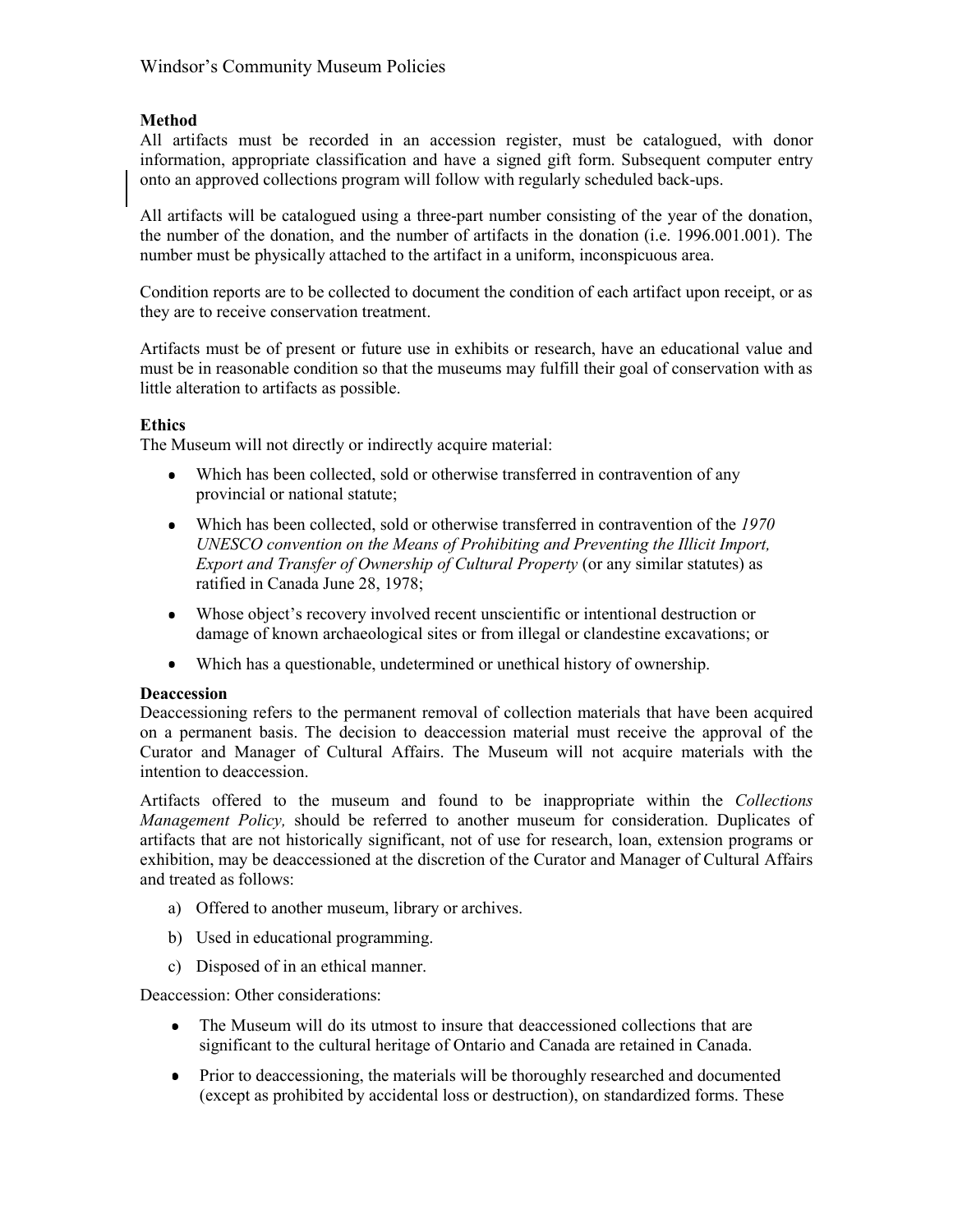records will be maintained by the Museum as a permanent public record.

- Where the deaccession involves the transfer of ownership or responsibility, appropriate  $\bullet$ document or record will be used.
- Prior to deaccession through intentional discard, sale, trade or exchange or gift, the fair  $\bullet$ market value of the object shall be determined, if necessary, by an independent appraisal.
- $\bullet$ Funds resulting from a deaccession (i.e. proceeds from a sale, funds from an insurance claim) shall be retained for collections acquisition or conservation.

## **Additional laws and Regulations Related to Collecting**

In situations where copyright is of relevance, the Museum will respect the provisions of the *Copyright Act (R.S.C., 1985, c. C-42)*. The Museum will also respect the provisions of the *Ontario Heritage Act (2005)*, Firearms Act (S.C. 1995, c. 39), The Freedom of Information and Personal Privacy Act (FIPPA), Convention on International Trade in Endangered Species of Wild Fauna and Flora (CITES), Canadian Museums Association (CMA) Ethical Guidelines, International Council of Museums (ICOM) Code of Ethics and any subsequent revisions or replacements of those Acts or guidelines.

## **Personal Collecting by Museum staff and Museum Advisory Committee (MAC)**

The acquisition of an object similar or related to that which the Museum collects or intends to collect by museum employees and advisory committee members is considered to be *'personal collecting.'* All employees and advisory committee members are required to declare a conflict of interest when such situations arise.

### **Appraisals**

- a) Artifacts may be received as donations or bequests. All appraisals over \$1,000.00 must be done by an accredited appraiser, and must meet with the approval of the Manager of Cultural Affairs.
- b) Once an appraisal is complete, the Manager of Cultural Affairs will prepare a report with details to the City financial department in order for a receipt for income tax purposes

#### **Loans**

- a) Loans of artifacts may be accepted only for a defined period of time, and for definite purposes of display, research or education. Artifacts of a more recent nature or outside the collections policy may be accepted on loan. Such would be the case with exhibits of a special theme or interest.
- b) Loans remain the responsibility of the owner for insurance purposes unless special arrangements are made between the owner and the City. While on loan, artifacts will receive the same care given to the museum's collection.
- c) Loans of artifacts may be made to other institutions judged by the Curator to be suitable borrowers for display, research or educational purposes. The Curator will be the sole individual permitted to loan artifacts and the like.

### **General Provisions**

a) In situations deemed critical by the Curator, a collections committee of MAC and the Curator may be called upon to function as the basis for refusal of a donation.